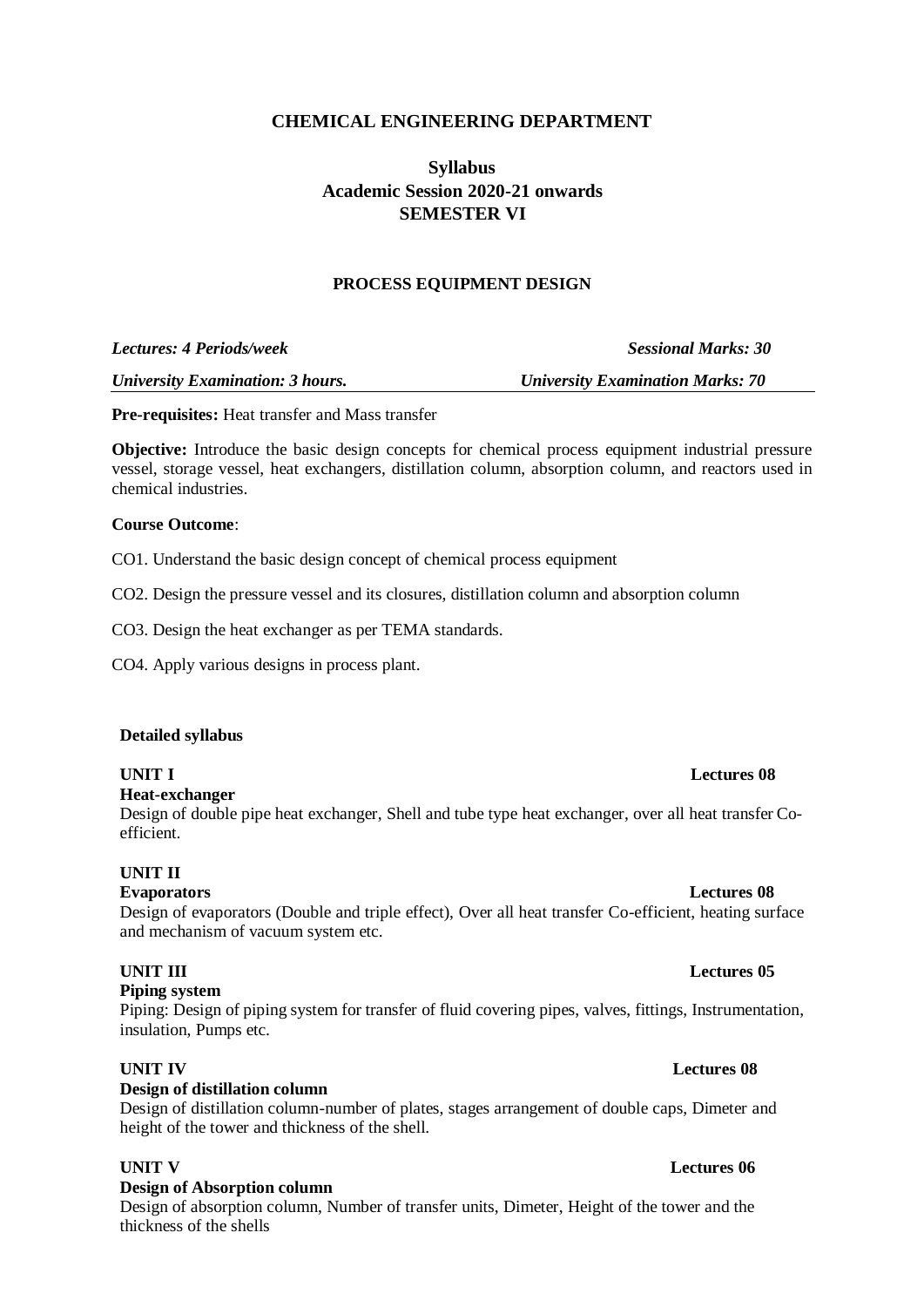## **BOOKS RECOMMENDED**

Bhattacharyya B.C., "Introduction to Chemical Equipment Design: Mechanical Aspects", 5th Ed., CBS Publishers, New Delhi, 2008.

Kern D.Q., "Process Heat Transfer", McGraw-Hill, New York, 1965.

Coulson & Richardson's Chemical Engineering, Vol. 6, 4th Ed., Elesevier, New Delhi, 2006.

Soares C., "Process Engineering Equipment Handbook", McGraw-Hill, New York, 2002.

**COs/POs PO1 PO2 PO3 PO4 PO5 PO6 PO7 PO8 PO9 PO10 PO11 CO1. 3 - 2 1 - - - - - - - CO2. 2 2 3 2 2 - - - - - - CO3. 3 2 3 2 2 2 - - - - - CO4. 3 2 3 2 - - - - - - -**

**Table 1. Relationship of COs to POs for Process Equipment Design (CL 506):**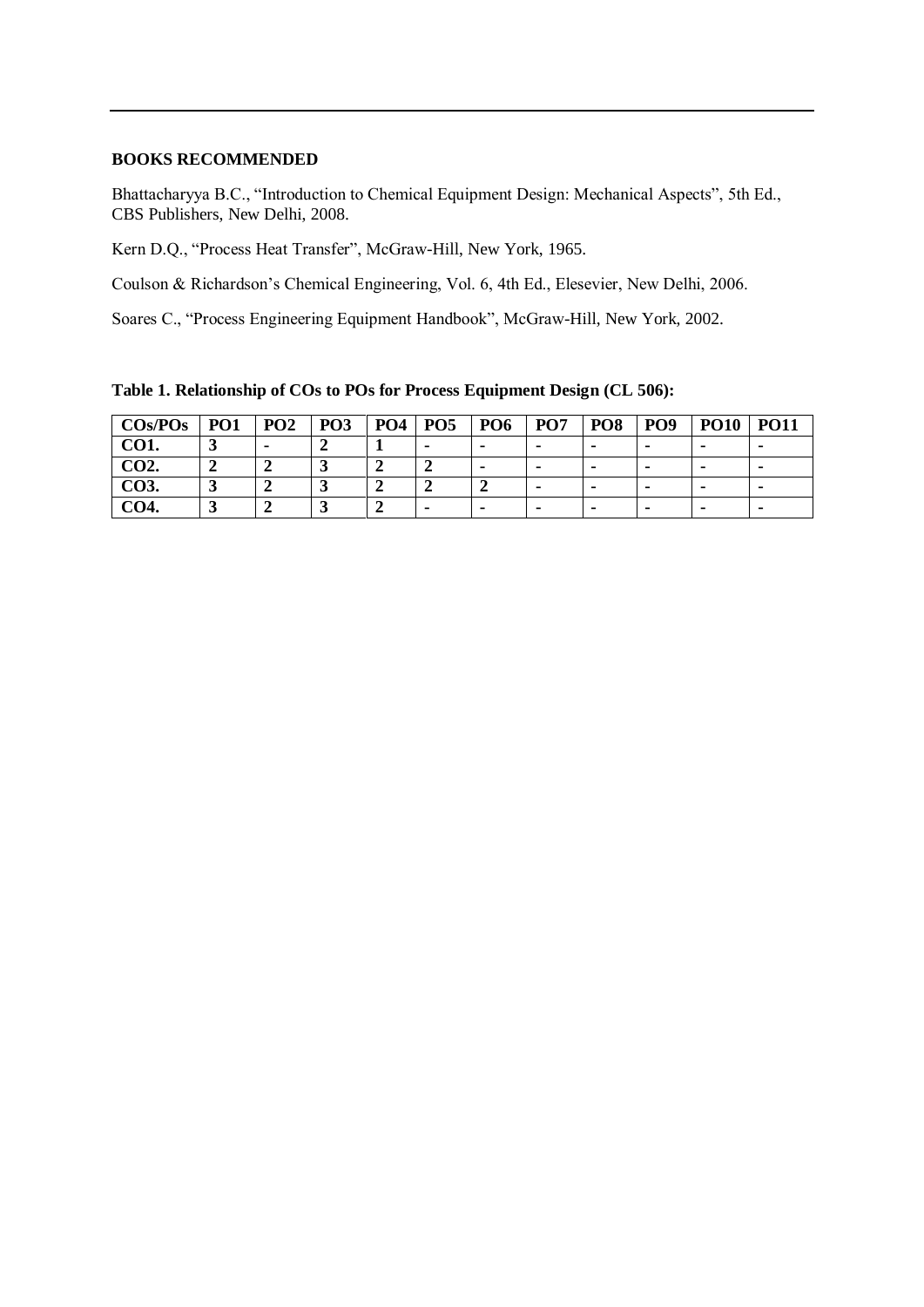## **INSTRUMENTATIION AND PROCESS CONTROL**

*Lectures: 4 Periods/week Sessional Marks: 30 University Examination: 3 hours. University Examination Marks: 70*

**Course objective:** To provide detail knowledge about various techniques used for the measurement of primary industrial parameters (Flow, level, temperature and pressure) and application of different sensor/transducers, final control element for industrial and control system.

## **Syllabus:**

**UNIT I Lectures 8** Process variable, Elements of measuring instrument, Static and dynamic response of measuring device; Different types of thermometer and Thermocouples, Absolute pressure, Gauge Pressure, Differential Pressure, Measuring pressure for corrosive fluids, Head flow meters, open channel meters, area flow meters, Flow of dry material.

## **UNIT II Lectures 10**

Transmitter, Transducers, Converter, Multiplexer, Pneumatic control valve, Stepper motor, Motorized valve; Data acquisition system and intelligent instruments, Process Instrumentation Diagrams: Representation and symbols, Instrumentation diagram for Distillation Column, Heat exchanger, Petroleum refinery**.**

## **UNIT III Lectures 7**

Introductory Concepts: Need for control and automation, Control logic, manipulate variable, Control variable, set point and load; Blending Tank, Stirred Tank, Reactor, Interacting and Non-Interacting Process, Modelling considerations for control purposes.

Linearization of Non-linear function across steady state- Deviation variable, Some Important aspects of Laplace transforms., Forcing functions (Step, Impulse, Ramp) and their Laplace transfer, Transfer functions and the input-output models; Dynamics and analysis of first, second and higher order systems, Transportation Lag, Dead Time.

Concept of feedback control, Closed loop and open loop transfer function, Implementation of block diagram, Different type of controllers, Control valve characteristics.

Routh stability criterion, Root locus plot and stability analysis, Bode stability criterion Nyquist stability criterion, Frequency response technique; Phase margin and gain margin;

## **Text/Reference books**

- 1. Patranabis, D "Principles of Industrial Instrumentation" Tata Mc.Graw Hill Publishing Co.
- 2. Johnson, C,D,"Process Control Instrumentation Technology" Pearson Education, Inc
- 3. Coughnaowr, D.D. Process systems Analysis and Control, Mc.Graw –Hill,Inc.
- 4. SeborgD.E.Edgar, T, and Mellichamp,D.A. "Process Dynamics and Control" John Wiley and Sons, Inc.
- 5. Stephanopolous, G "Chemical Process Control" Prenticed –Hall.

## **UNIT IV Lectures 9**

## **UNIT V Lectures 6**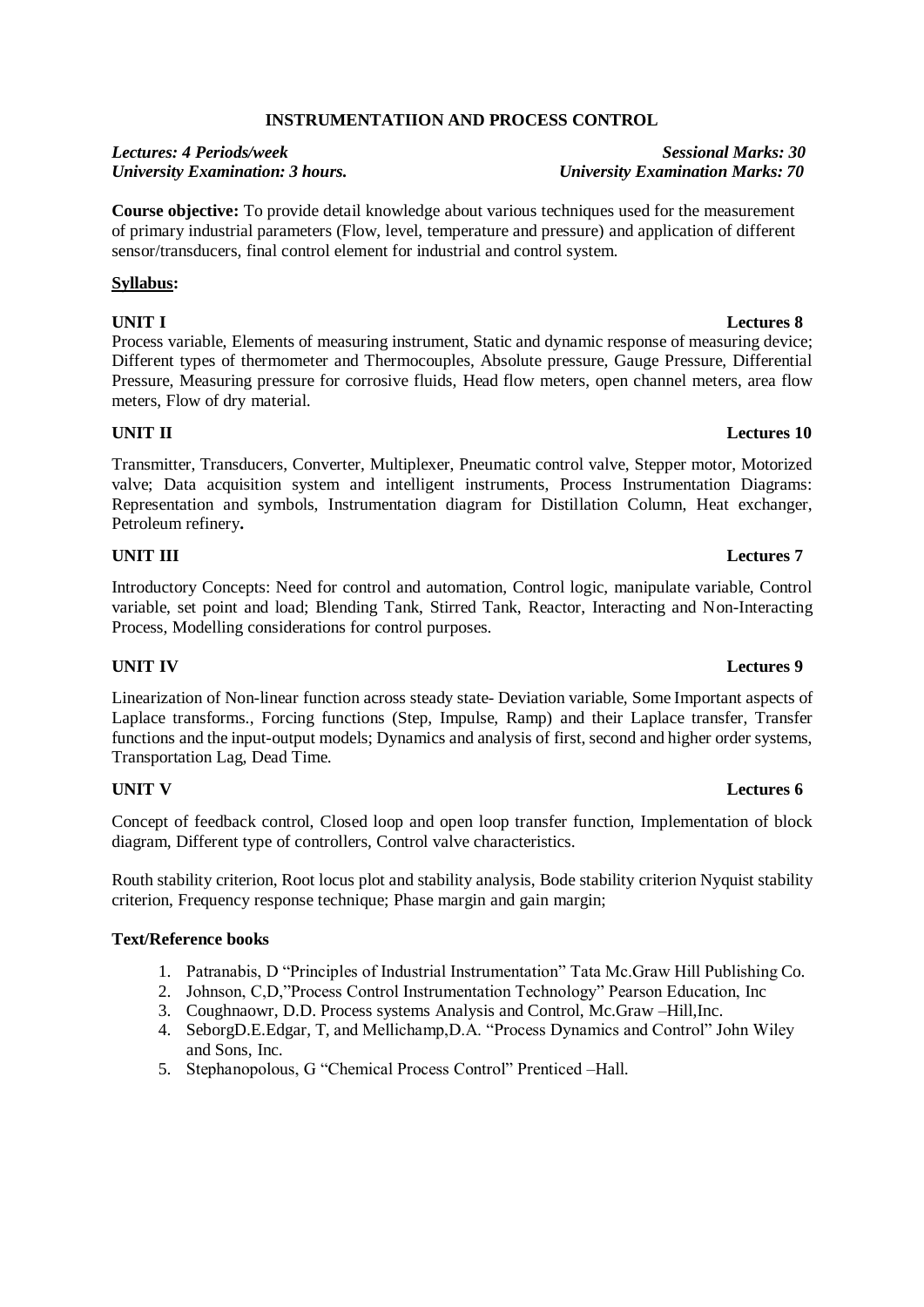**Course outcome**: At the end of the course, the student will be able to

**CO1**: Understand the various measuring devices in chemical industry.

**CO2**: Able to explain instrumentation diagram in process flow sheet.

**CO3**: Sketch the block diagram for various chemical processes.

**CO4**: Examine the stability concerns of a block diagram.

**Course outcome mapping with Programme outcomes**

|                 | PO <sub>1</sub> | PO2 | PO <sub>3</sub> | <b>PO4</b> | PO5 | <b>PO6</b> | <b>PO7</b> | PO <sub>8</sub> | <b>PO9</b> | $ $ PO10   PO11   PO12 |  |
|-----------------|-----------------|-----|-----------------|------------|-----|------------|------------|-----------------|------------|------------------------|--|
| CO <sub>1</sub> |                 |     |                 |            |     |            |            |                 |            |                        |  |
| CO <sub>2</sub> |                 |     |                 |            |     |            |            |                 |            |                        |  |
| CO <sub>3</sub> |                 |     |                 |            |     |            |            |                 |            |                        |  |
| CO <sub>4</sub> |                 |     |                 |            |     |            |            |                 |            |                        |  |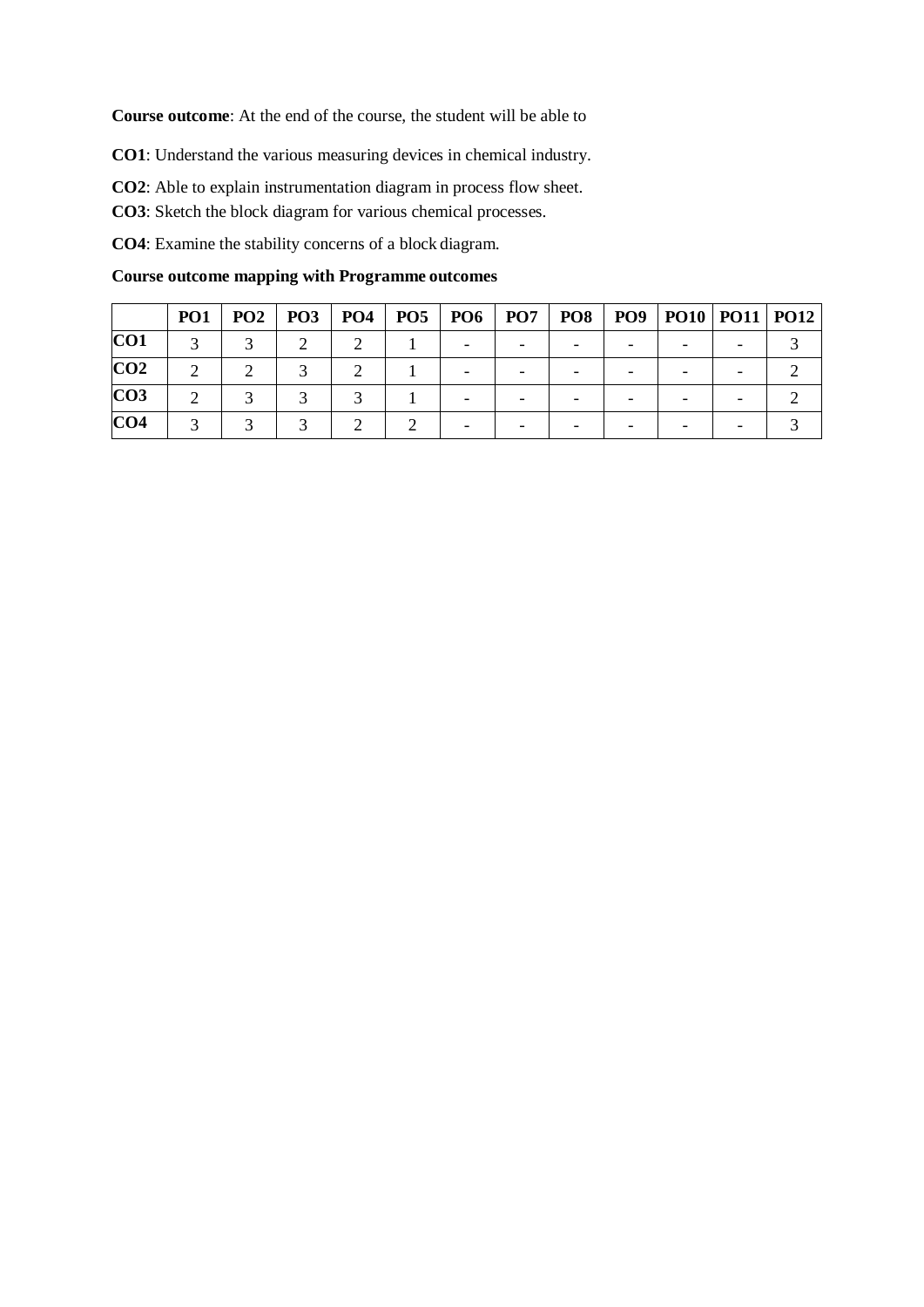## **ADVANCE MASS TRANSFER**

*Lectures: 3 Periods/week Sessional Marks: 30 University Examination: 3 h University Examination Marks: 70*

**Pre-requisite:** Mass Transfer and Separation Processes

Syllabus

## **Unit I**

Humidification-phase rule relations and definitions. Humid heat, humid volume, Enthalpy, adiabatic saturation process, wet bulb temp., dew point Lewis relation, humidity Charle's calculation for humidification dehumidification operations.

Adsorption: Adsorption equilibria; Batch, stage-wise and continuous adsorption; Industrial absorbers

## **Unit II**

Evaporator-Evaporation, evaporation with direct heating steam headed evaporators natural circulation units, horizontal tubes, vertical tubes coil evaporators forced circulation evaporators, film type units.

Operation of evaporators- Heat transfer coefficient, operation under vacuum, single and multiple effect evaporators, Economy and capacity of multiple effect system, calculations, forward and backward and mixed feed operation, vapor recompression, integrated evaporators, in tot total plant economy.

## **Unit III**

Vacuum and steam distillation, azeotropic & extractive distillation. Crystallization: Nucleation and crystal growth; Controlled growth of crystals; Industrial crystallizers.

## **Unit IV**

Introduction to advance separation techniques, Mass transfer in membranes Reverse Osmosis, ultra-filtration, Ion exchange,

## **Text Book / Reference Books:**

- 1. Mass Transfer Operations, Treybal Robert E., 3rd edition, International Edition, McGraw Hill.
- 2. Unit Operations of Chemical Engineering, Warren, L., McCabe, Julian C.Smith, Peter Harriot, 7th Edition, McGraw Hill.
- 3. Principles and Modern Applications of Mass Transfer Operations, Benitez Jaime, 2nd Edition, 2009, John Wiley & Sons
- 4. Separation Process Principles, Seader J D and Henly E J, John Wiley & sons.
- 5. Principles of Mass Transfer and Separation Process, Dutta Binay K., PHI, New Delhi.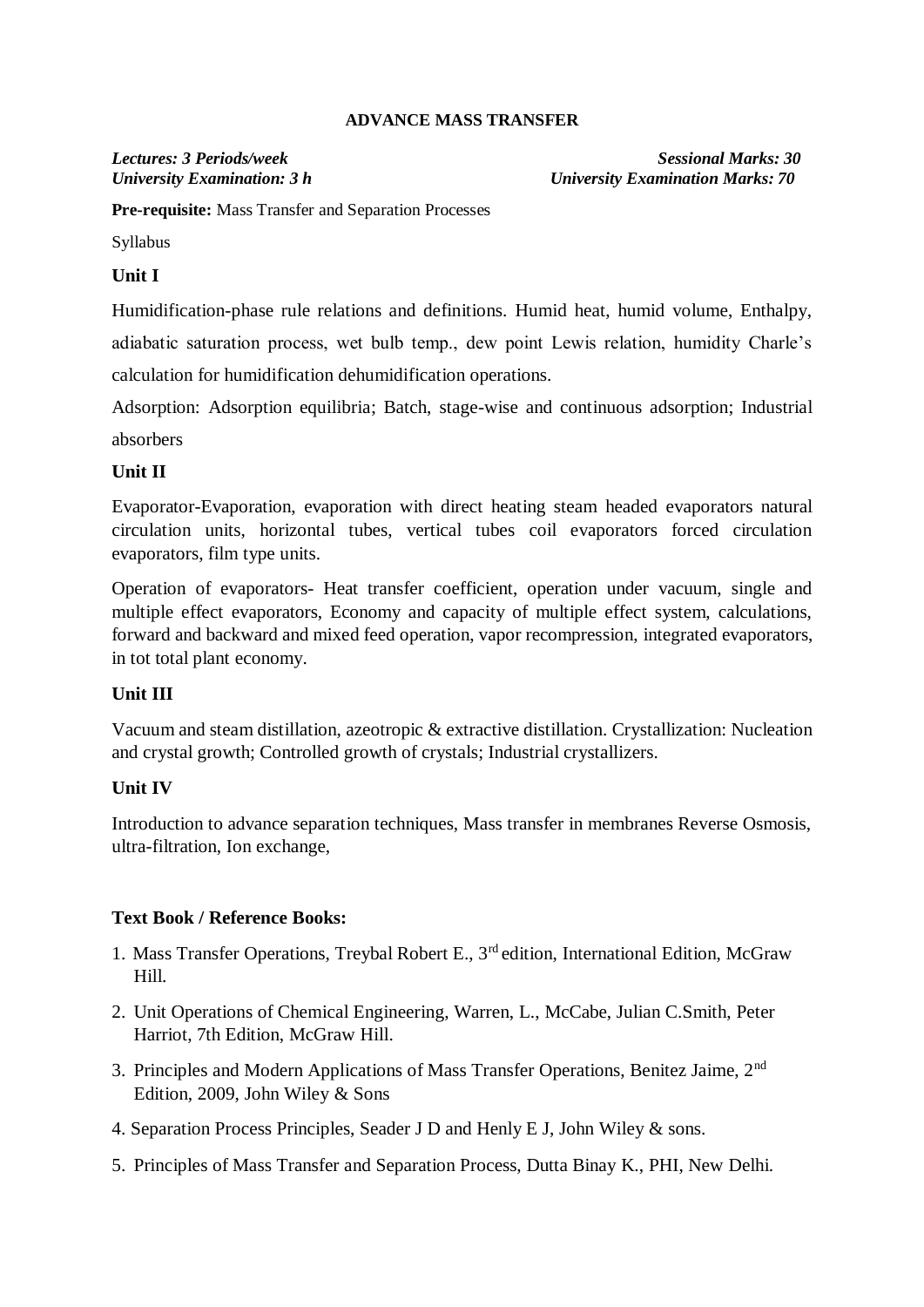6. Fundamentals of Momentum Heat and Mass Transfer, Welty, J.R., Wicks, C.W., Wilson, R.E. and Rorrer, G., John Wiley & Sons.

### **Course Outcomes (COs):**

After completing this course, you should be able to:

- **CO1**: Understand the mass transfer operations and various methods of conducting mass transfer operations for multi-component system.
- **CO2**: Estimate the diffusivity for the molecular diffusion in gases and liquids.
- **CO3**: Understand various models of inter-phase mass transfer and estimate multi-component mass transfer coefficients.
- **CO4**: Understand and be able to handle the physical and mathematical complexities involved in multicomponent mass transfer.

|                 |  |  |  |  | POs1   POs2   POs3   POs4   POs5   POs6   POs7   POs8   POs9   POs10   POs11   POs12 |  |
|-----------------|--|--|--|--|--------------------------------------------------------------------------------------|--|
| CO1             |  |  |  |  |                                                                                      |  |
| CO <sub>2</sub> |  |  |  |  |                                                                                      |  |
| CO <sub>3</sub> |  |  |  |  |                                                                                      |  |
| CO <sub>4</sub> |  |  |  |  |                                                                                      |  |

**Course outcome mapping with Programme outcomes:**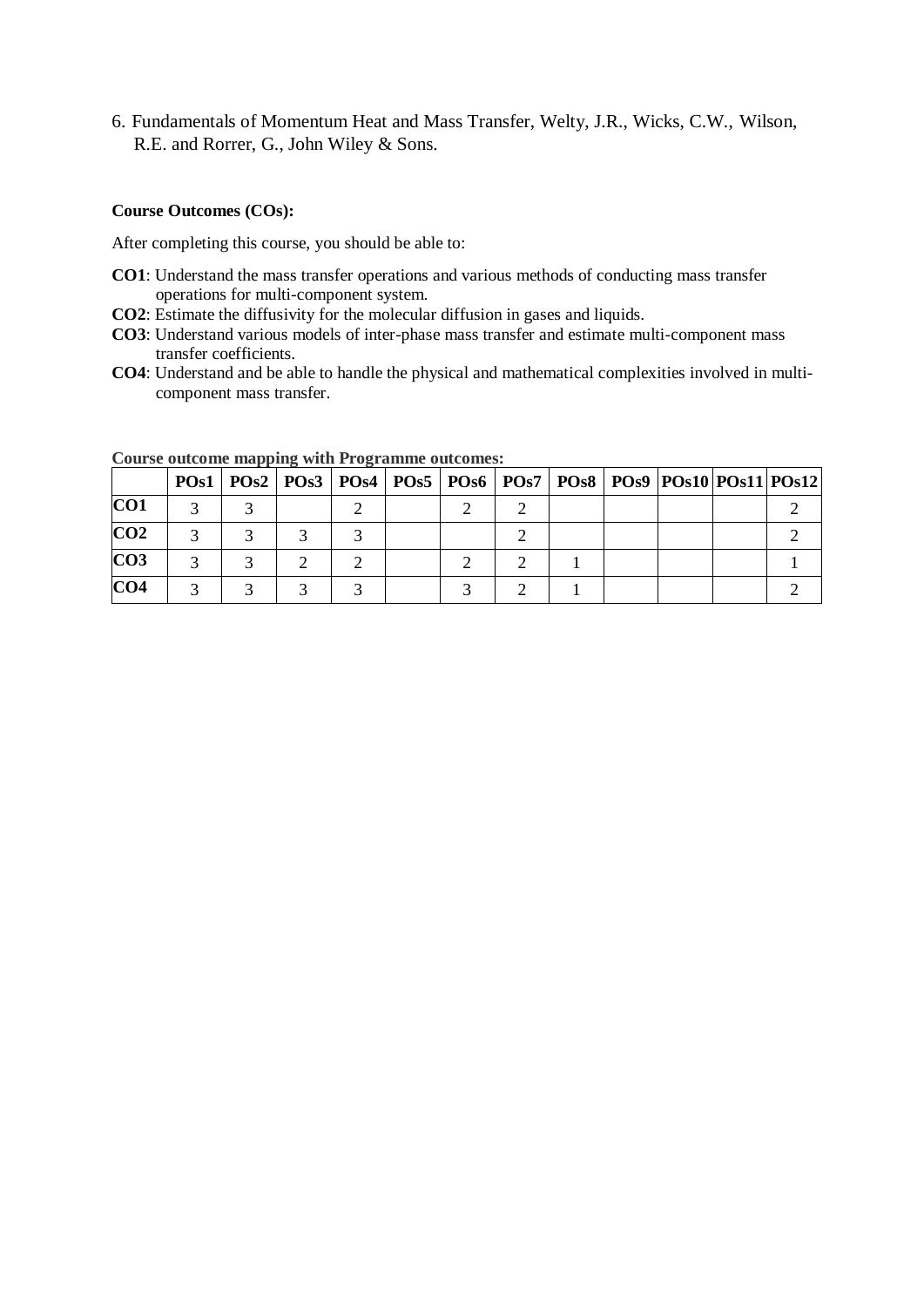## **Heterogenous Catalysis**

**Teaching Scheme:**

*Lectures: 3 Periods/week Sessional Marks: 30 University Examination: 3 hours. University Examination Marks: 70*

## **Course objective**

**This course will provide students understand the kinetics of reaction heterogenous catalytic and non-catalytic reaction.**

**Unit-I Heterogenous** catalysts: Homogeneous processes, global and intrinsic rates, and mechanism of catalytic reactions. Engineering properties of catalysts, surface area measurement theories and techniques. **Lecture 8**

**Unit-II**. Development of rate equations for solid catalysed fluid phase reactions. Estimation of Kinetic parameters, deactivation of catalyst, rate equation determination for catalytic deactivation **Lecture 8**

**Unit-III** Effective diffusivity, Thiele modulus, effectiveness factor. Analysis of rate data. Reaction & diffusion within porous catalysts **Lecture 8**

**Unit-IV** Fluid- solid reactions: Rate expressions for non-catalytic fluid solid system. Kinetics of Fluid Solid Reactions: External transport processes, shrinking core model. **Lecture 8**

**Unit-V** Fluid-Fluid Reactions: kinetics, design*,* Straight Mass Transfer, Mass Transfer Plus Not Very Slow Reaction **Lecture 8**

## **Suggested Reading:**

| 1. Chemical Reaction Kinetics                             | By J.M. Smith (3 <sup>rd</sup> Edition Mc Graw Hill)                 |
|-----------------------------------------------------------|----------------------------------------------------------------------|
| 2. Chemical Reaction Theory an Introduction               | By K.G. Denbigh & K.G. Turner (2 <sup>nd</sup> Edition United        |
| Press & ELBS 1972)                                        |                                                                      |
| 3. Chemical Kinetic and Reactor Engineering               | By G. Copper & GVJ jeffery's (Prentice Hall 1972)                    |
| 4. Chemical reaction engineering                          | By O.Levenspiel (2 <sup>nd</sup> Edition Willey Eastern,             |
| Singapore)                                                |                                                                      |
| 5. Chemical process Principal Part-III                    | By Houghen Watsn & Ragatz [Kinetics & catalysis                      |
| (2 <sup>nd</sup> Edition asian publication House Bombay)] |                                                                      |
| 6. Element of Chemical Reaction Engineering               | By Fogler, H.S. (2 <sup>nd</sup> edition Prentice Hall of India Pvt. |
| Ltd. New Delhi 1999)                                      |                                                                      |
|                                                           |                                                                      |

## **Course Outcomes:**

After completion of this course, the student will be able to

| CO <sub>1</sub> | Interpret heterogeneous catalytic and non-catalytic processes.       |
|-----------------|----------------------------------------------------------------------|
| CO <sub>2</sub> | Evaluate the mass transfer process in reaction system.               |
| CO <sub>3</sub> | Examine kinetics of catalytic and noncatalytic heterogeneous system. |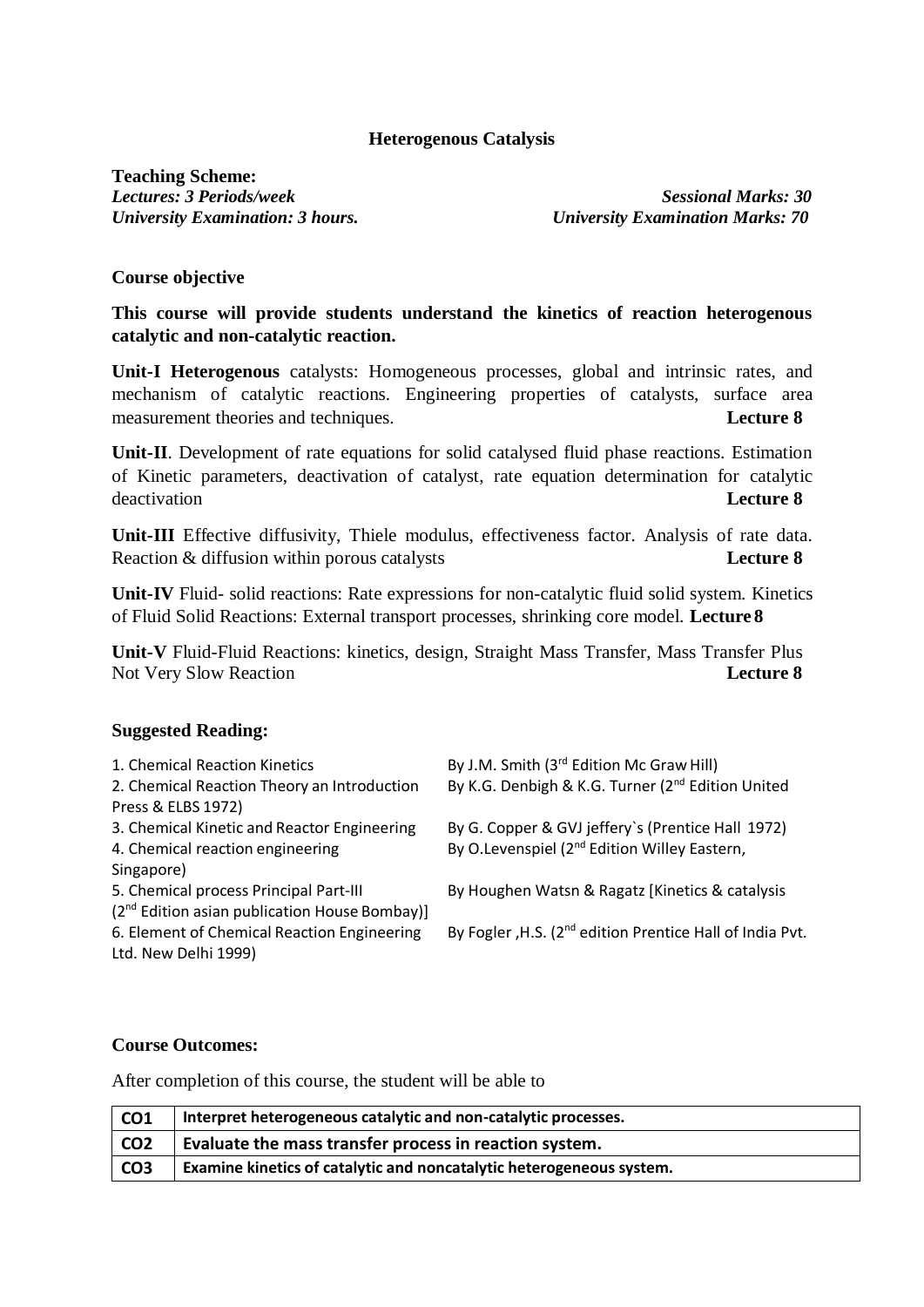## **CO4 Design reactors for heterogeneous processes.**

| Course          | PO <sub>1</sub> | PO <sub>2</sub>          | PO <sub>3</sub> | PO <sub>4</sub> | PO <sub>5</sub> | PO <sub>6</sub>          | PO <sub>7</sub>          | PO <sub>8</sub>          | PO <sub>9</sub> | <b>PO10</b> | <b>PO11</b>    | PO12           |
|-----------------|-----------------|--------------------------|-----------------|-----------------|-----------------|--------------------------|--------------------------|--------------------------|-----------------|-------------|----------------|----------------|
| outcomes        |                 |                          |                 |                 |                 |                          |                          |                          |                 |             |                |                |
| CO <sub>1</sub> |                 |                          |                 |                 | -               | $\blacksquare$           | $\overline{\phantom{a}}$ | $\overline{\phantom{a}}$ |                 |             | $\blacksquare$ | $\blacksquare$ |
| CO <sub>2</sub> |                 | نم                       |                 | ر .             |                 | $\overline{\phantom{0}}$ |                          | $\overline{\phantom{a}}$ |                 |             | $\blacksquare$ |                |
| CO <sub>3</sub> |                 | $\overline{\phantom{a}}$ |                 | ر .             |                 | $\blacksquare$           |                          | $\overline{\phantom{a}}$ |                 | . .         | $\blacksquare$ | $\blacksquare$ |
| CO4             |                 | نم                       | لہ              |                 |                 | $\blacksquare$           |                          | $\overline{\phantom{a}}$ |                 |             | $\blacksquare$ |                |

# **Mapping of course outcomes with program outcomes:**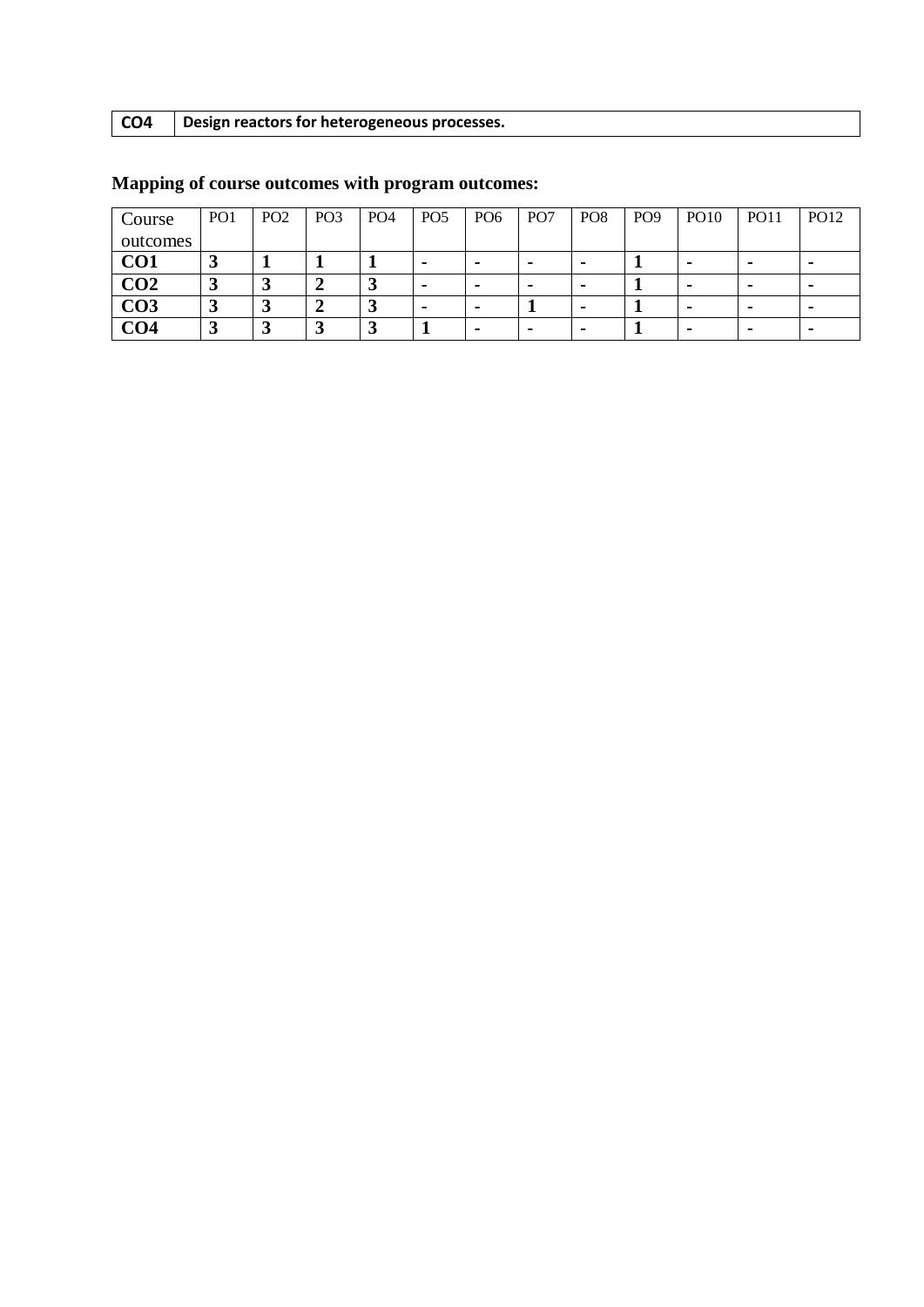## **CHEMICAL REACTOR ANALYSIS**

*Lectures: 3 Periods/week Sessional Marks: 30*

*University Examination: 3 hours. University Examination Marks: 70*

## **Course Objective:**

**This course will prove advanced knowledge in reactor design and analysis along with providing kinetics of heterogenous catalytic process.**

## **UNIT I**

Introduction to ideal reactors, performance equation and reaction mechanism analysis for batch reactor, plug flow reactor, CSTRs, recycle reactor and autocatalytic reactions. Design for multiple reactions: Reactions in parallel, reactions in series, contacting patterns, product distribution **Lectures 8**

## **UNIT II**

Introduction to design for heterogeneous reacting systems: Rate equations for heterogeneous reactions, contacting patterns for two phase systems.

**Lectures 8**

## **UNIT III**

Design of fixed bed catalytic reactor-isothermal, adiabatic, non-isothermal reactors, design of fluidized bed reactor. **Lectures 8**

## **UNIT IV**

design of slurry reactor, Trickle bed reactor Intra-particle heat and mass transfer-Wheeler's parallel pore model, random pore model. **Lectures 8**

## **UNIT V**

Introduction to biochemical reaction: enzymatic reaction kinematics, Michaelis-Menten Kinetics, Inhibition by a Foreign Substance-Competitive, fermenter reactor design **Lectures 8**

## **Suggested Reading:**

| 1. Chemical Reaction Kinetics               | By J.M. Smith $(3rd Edition Mc)$ |
|---------------------------------------------|----------------------------------|
| Graw Hill)                                  |                                  |
| 2. Chemical Reaction Theory an Introduction | By K.G. Denbigh & K.G. Turner    |
| $(2nd Edition United Press & ELBS 1972)$    |                                  |
| 3. Chemical Kinetic and Reactor Engineering | By G. Copper $\&$ GVJ jeffery's  |
| (Prentice Hall 1972)                        |                                  |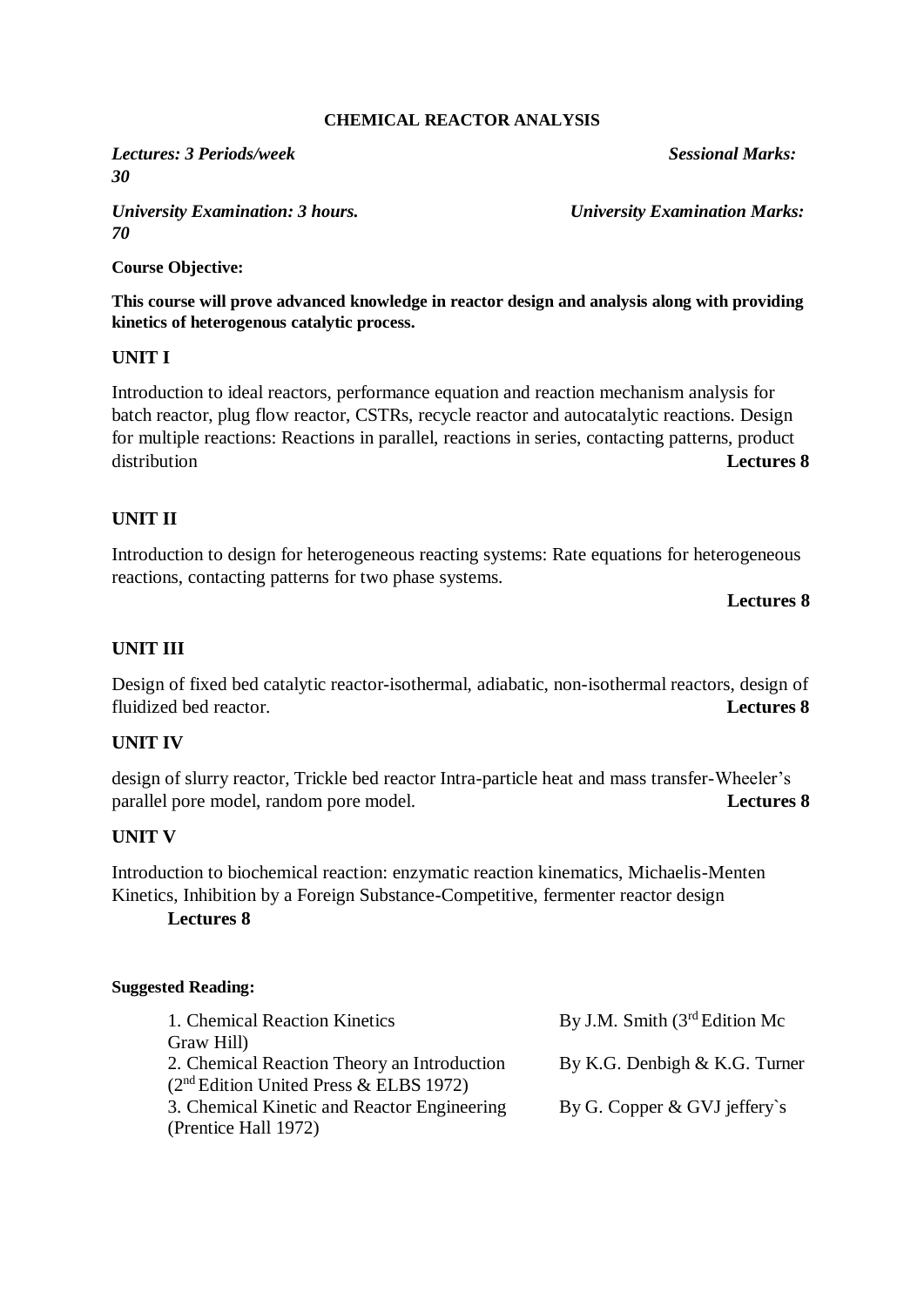4. Chemical reaction engineering By O.Levenspiel (2<sup>nd</sup> Edition Willey Eastern, Singapore) 5. Chemical process Principal Part-III By HoughenWatsn&Ragatz [Kinetics & catalysis ( $2<sup>nd</sup>$  Edition asian publication House Bombay)]<br>6. Element of Chemical Reaction Engineering By Fogler , H.S. ( $2<sup>nd</sup>$  edition 6. Element of Chemical Reaction Engineering Prentice Hall of India Pvt. Ltd. New Delhi 1999)

## **Course Outcomes:**

After completion of this course, the student will be able to

| CO <sub>1</sub> | Interpret heterogeneous catalytic and non-catalytic processes.       |
|-----------------|----------------------------------------------------------------------|
| CO <sub>2</sub> | Evaluate the mass transfer process in reaction system.               |
| CO3             | Examine kinetics of catalytic and noncatalytic heterogeneous system. |
| CO <sub>4</sub> | Design reactors for heterogeneous processes.                         |

## **Mapping of course outcomes with program specific outcomes:**

| Course          | PSO <sub>1</sub> | PSO <sub>2</sub> | PSO <sub>3</sub> | PSO4 | PSO <sub>5</sub> | PSO <sub>6</sub> | PSO <sub>7</sub>         | PSO <sub>8</sub> | PSO <sub>9</sub> | PSO <sub>10</sub> | PSO <sub>11</sub> | PSO <sub>12</sub> |
|-----------------|------------------|------------------|------------------|------|------------------|------------------|--------------------------|------------------|------------------|-------------------|-------------------|-------------------|
| outcomes        |                  |                  |                  |      |                  |                  |                          |                  |                  |                   |                   |                   |
| CO1             |                  |                  |                  |      |                  |                  |                          |                  |                  |                   |                   |                   |
| CO <sub>2</sub> | ົ                |                  |                  |      |                  |                  |                          |                  |                  |                   |                   |                   |
| CO <sub>3</sub> | ົ                |                  |                  |      |                  |                  | $\overline{\phantom{a}}$ |                  | ۰                |                   |                   |                   |
| CO <sub>4</sub> |                  |                  |                  |      |                  |                  |                          |                  |                  |                   |                   |                   |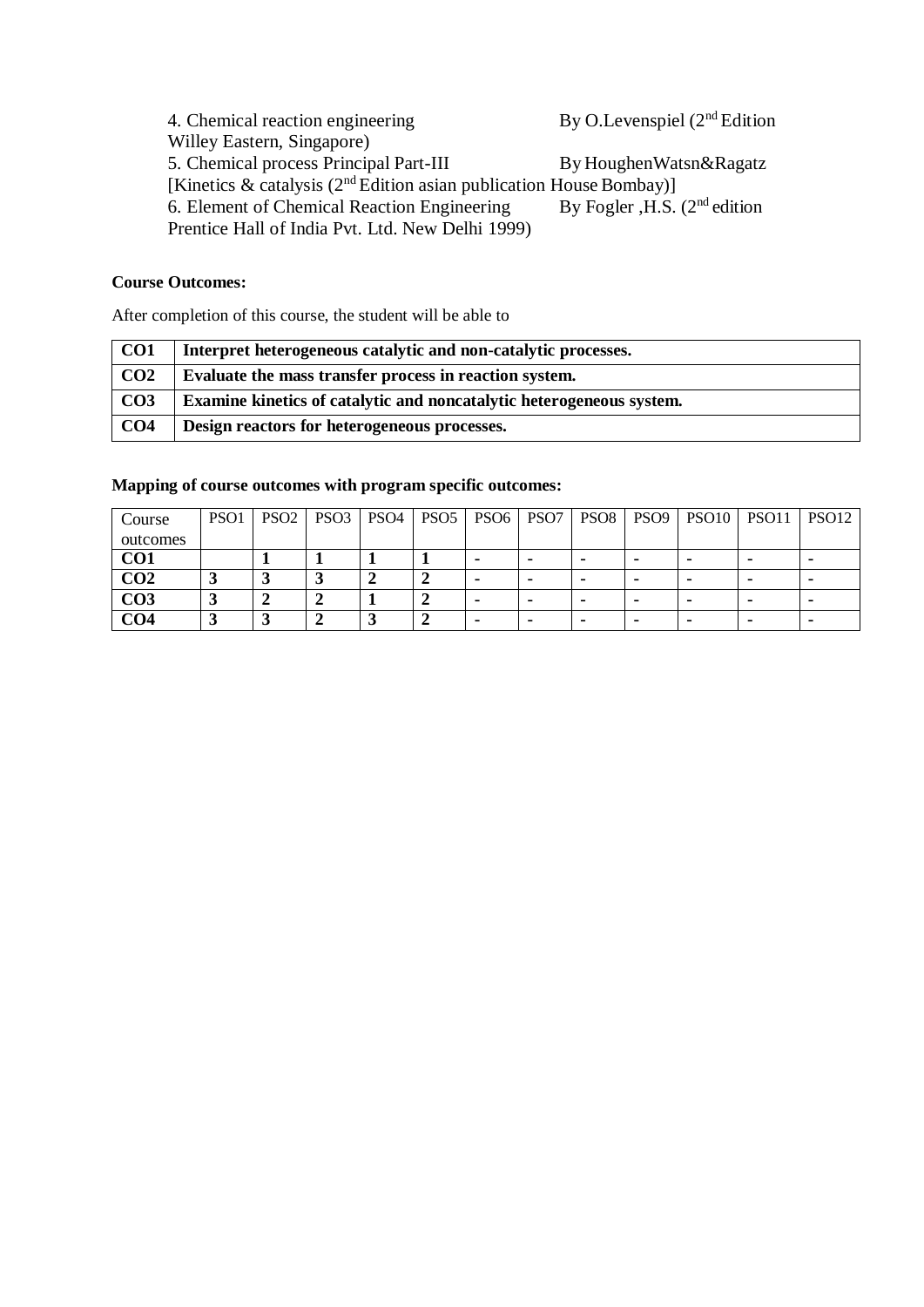## **Materials Characterization**

| <b>Lectures: 3 Periods/week</b>         | <b>Sessional Marks: 30</b>              |
|-----------------------------------------|-----------------------------------------|
| <b>University Examination: 3 hours.</b> | <b>University Examination Marks: 70</b> |

**Objective**: Characterization of materials is essential to the systematic development of new materials and understanding how they behave in practical applications. This course focuses on the principal methods required to characterize broad range of materials such as polymers, ceramics, nanostructures etc. for their applications based on mechanical, optical, thermal properties of materials.

**Course outcomes:** At the end of the course, student will be able to

| <b>CO1</b>   Identifies the various characterization techniques applicable for the material       |
|---------------------------------------------------------------------------------------------------|
| <b>CO2</b>   Understand the physical and chemical properties of material                          |
| <b>CO3</b> Analyzed the structural properties, thermal properties and morphology of the material. |
| <b>CO4</b> Explain the of the properties of material.                                             |

## **Detailed Syllabus:**

## **UNIT I** *Lectures: 8*

## Introduction to materials and Techniques, Production and properties of X-ray, absorption of X-rays and filters, X-ray - diffraction directions, diffraction methods. X-ray - diffraction intensities, factors affecting intensity, 'structure factor' calculations for simple, body centered, face centered, diamond cubic and hexagonal crystal structures. Working principles of diffractometer. Indexing of XRD patterns. Precise lattice parameter determination, Chemical analysis by X-ray diffraction & fluorescence, determination of particle size and micro/macro strains), energy dispersive X-ray microanalysis(EDS).

## **UNIT II** *Lectures: 8*

Fundamentals of optics and microscopy techniques, Optical microscope and its instrumental details, Variants in the optical microscopes and image formation. Sample preparation and applications. Introduction to scanning electron microscopy (SEM), sample preparation and applications, Instrumental details and image formation, various imaging techniques and spectroscopy, electron diffraction, and low energy electron diffraction.

## **UNIT III** *Lectures: 6*

Introduction to Transmission electron microscopy (TEM), instrumental details and working principles of TEM. Image formation, science of imaging and diffraction, sample preparation procedures and instruments for various materials

## **UNIT IV** *Lectures: 6*

Thermal analysis technique: Differential thermal analysis (DTA), Differential Scanning Calorimetry (DSC), Thermogravimetric analysis (TGA), UV-VIS spectroscopy

principles of characterization of other materials properties: BET surface area; chemisorption; particle size; zeta potential; rheology; and interfacial tension. Introduction to spectroscopy (UV-vis, IR and Raman)

## **UNIT V** *Lectures: 8*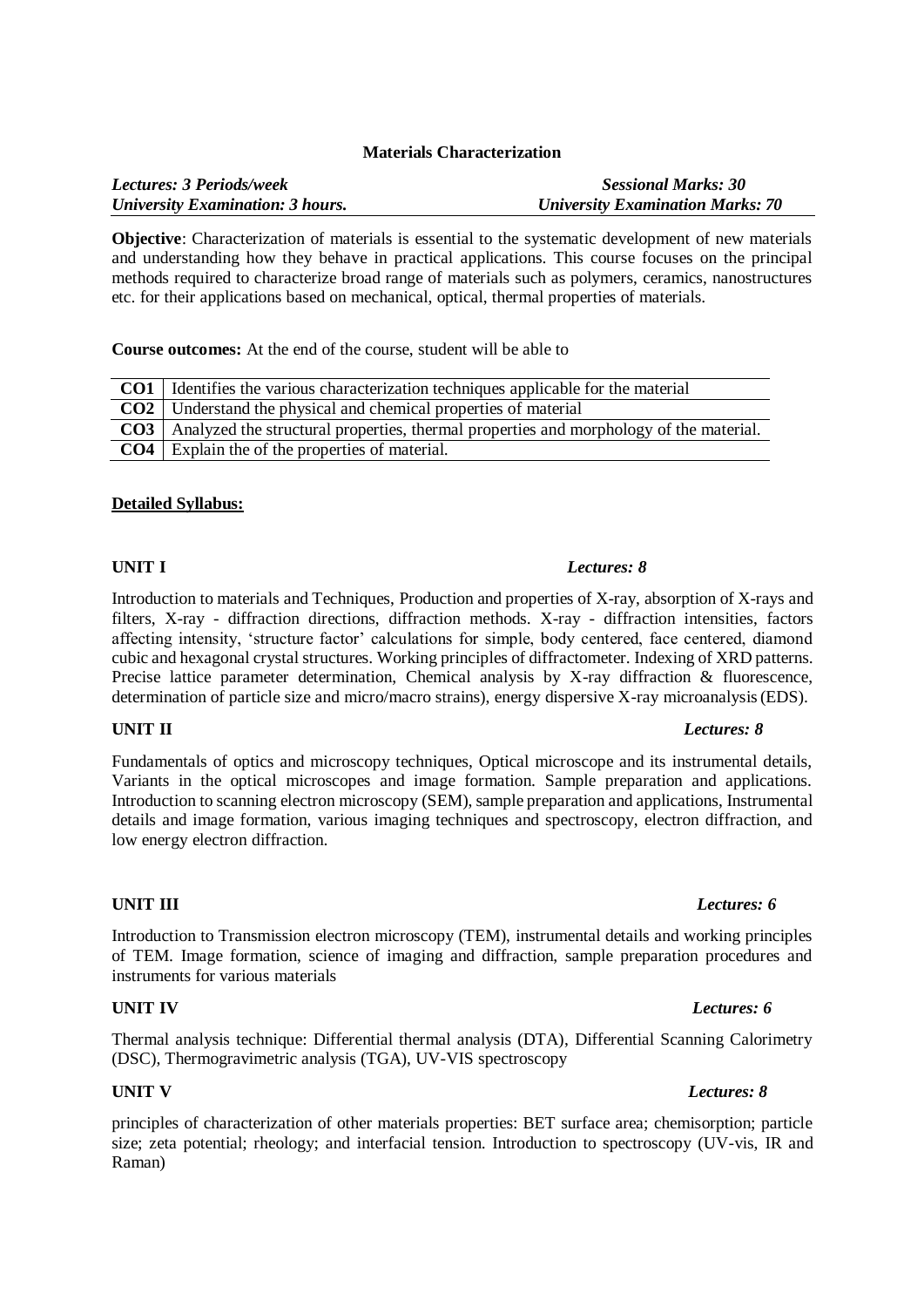## **Texts/References:**

- 1. Y. Leng, Materials Characterization: Introduction to microscopic and spectroscopic methods, 1<sup>st</sup> Ed., John Wiley & Sons, 2008.
- 2. A.W. Adamson and A.P. Gast, Physical Chemistry of Surfaces, John Wiley, New York, 1997.
- 3. D.G. Baird and D.I. Collias, Polymer Processing Principles and Design, Butterworth-Heinemann, Massachusetts, 1995.
- 4. A.J. Milling, Surface Characterization Methods: Principles, techniques, and applications, Marcel Dekker, 1999.
- 5. G. Ertl, H. Knozinger and J. Weitkamp, Handbook of Heterogeneous Catalysis, Vol. 2, Wiley-VCH, 1997.
- 6. W.D. Callister (Jr.), Material Science and Engineering: An introduction, 8th Ed., John Wiley & Sons, 2010.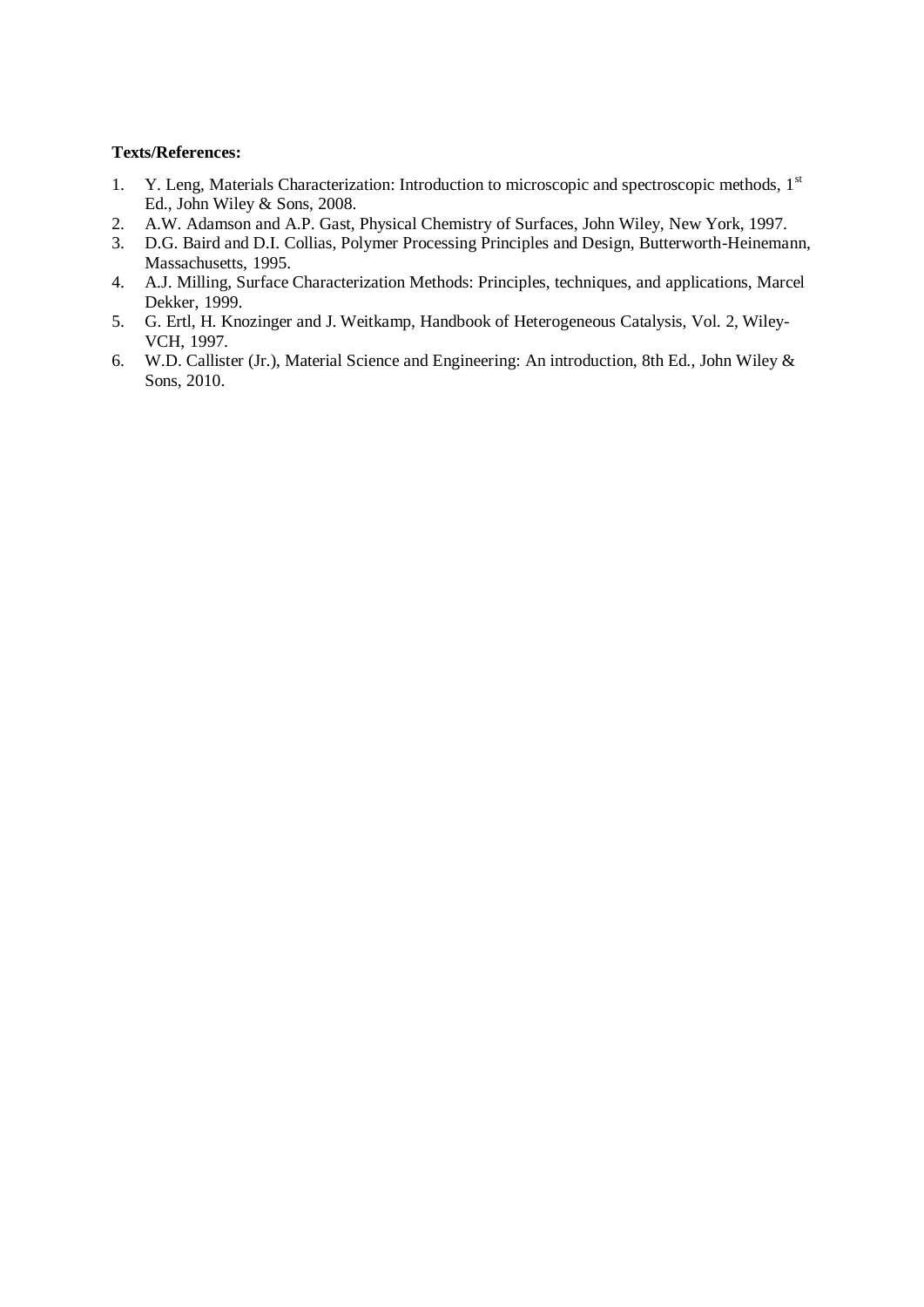## **Chemical Reactor Design**

*Lectures: 3 Periods/week Sessional Marks: 30*

**Course objective :** To increase the student's ability to do chemical reactor design by providing the knowledge and tools required to obtain, evaluate, and improve rate equations for use in design, operation and optimization of chemical reactors.

**Introduction to Reactor design:** Single ideal Reactor: Ideal batch reactor, space time and space velocity, steady state mixed flow reactor, steady state plug flow reactor, holding time and space time for flow systems.

**Introduction to design for heterogeneous reacting systems:** Rate equations for heterogeneous reactions, contacting patterns for two phase systems.

## **UNIT III Lectures 7**

**Thermal characteristics and design of reactors:** Batch reactor, PFR, CSTR under adiabatic conditions for first order irreversible reactions

**Reactor design:** Reactor principles, performance. Reactor and catalyst equipment- Selection of Catalyst, Types of Reactors, Selection of Reactors and Design of Reactor Systems.

## **UNIT IV Lectures 8**

Calculation of equilibrium compositions of a set of simultaneous reactions, Performance calculation for batch reactor, plug flow reactor and CSTRs, homogeneous and heterogeneous flow reactors for specific reactions.

Design for Single Reactions: Size comparison of single reactors, multiple reactor systems, recycle reactor, autocatalytic reactions.

Design for multiple reactions: Reactions in parallel, reactions in series, contacting patterns, product distribution.

### **Course Outcomes:**

After completion of this course, the student will be able to

| CO <sub>1</sub> | Analyze the rates of chemical reactions for both homogeneous and heterogeneous reactions |
|-----------------|------------------------------------------------------------------------------------------|
| $\overline{C}$  | Evaluate the performance calculation for CSTR, PFR, Batch reactors.                      |
| CO <sub>3</sub> | Understand catalyst activity, selectivity and stability in reactor design.               |
| CO <sub>4</sub> | <b>Explain Thermal characteristics and design of reactors.</b>                           |
| $\overline{C}$  | Differentiate single and multiple reactor systems.                                       |

### **Mapping of course outcomes with program specific outcomes**

| $\mid$ PO2 $\mid$ PO3 $\mid$ PO4 $\mid$ PO5 $\mid$ PO6 $\mid$ PO7 $\mid$ PO8 $\mid$ PO9 $\mid$ PO10 $\mid$ PO11 $\mid$<br>P <sub>012</sub><br>Course<br>P <sub>O1</sub> |
|-------------------------------------------------------------------------------------------------------------------------------------------------------------------------|
|-------------------------------------------------------------------------------------------------------------------------------------------------------------------------|

*University Examination: 3 hours. University Examination Marks: 70*

## **UNIT II Lectures 3**

## **UNIT V Lectures 12**

# **UNIT I Lectures 6**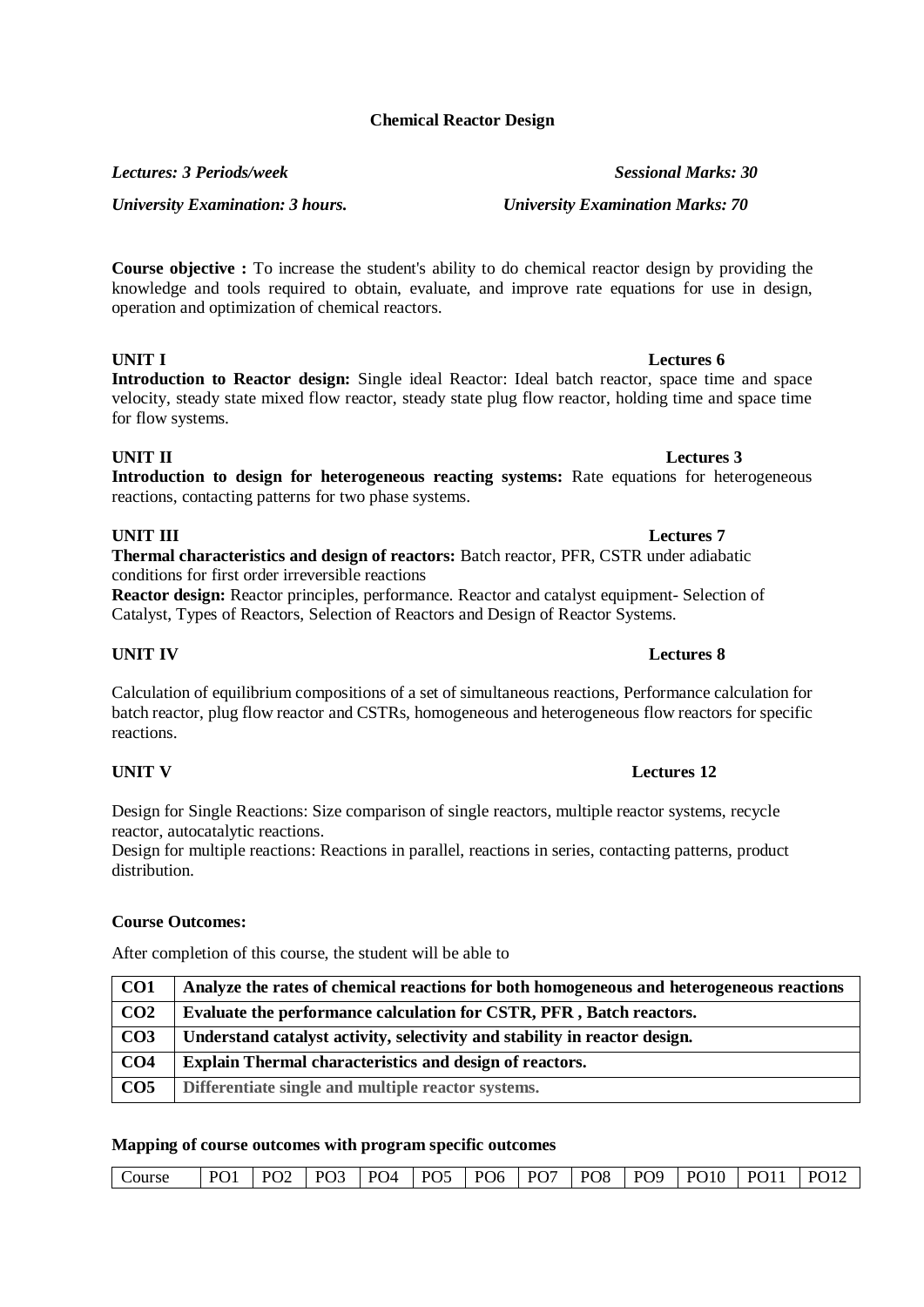| outcomes                  |  |                          |  |                          |   |   |                |                |  |
|---------------------------|--|--------------------------|--|--------------------------|---|---|----------------|----------------|--|
| CO <sub>1</sub>           |  | $\overline{\phantom{0}}$ |  | $\overline{\phantom{a}}$ | ۰ |   | $\blacksquare$ | $\blacksquare$ |  |
| $\overline{\mathrm{CO2}}$ |  |                          |  |                          |   | - |                |                |  |
| CO <sub>3</sub>           |  |                          |  |                          |   |   |                |                |  |
| C <sub>04</sub>           |  |                          |  | -                        |   | - |                |                |  |
| $\overline{\mathrm{CO5}}$ |  |                          |  |                          |   |   |                |                |  |

## **Suggested Reading:**

- 1. Fogler S.H., "Elements of Chemical Reaction Eng.", 3rd Ed., Prentice Hall,1999.
- 2. Levenspiel, O., ''Chemical Reaction Eng.'' John Wiley & Sons 1972,
- 3. Froment G.F. and Bischoff K.B., ''Chemical Reactor Analysis and Design'' John Wiley, 1990.
- 4. Roberts, G.W., ''Chemical Reactions and Chemical Reactors'', Wiley, 2009.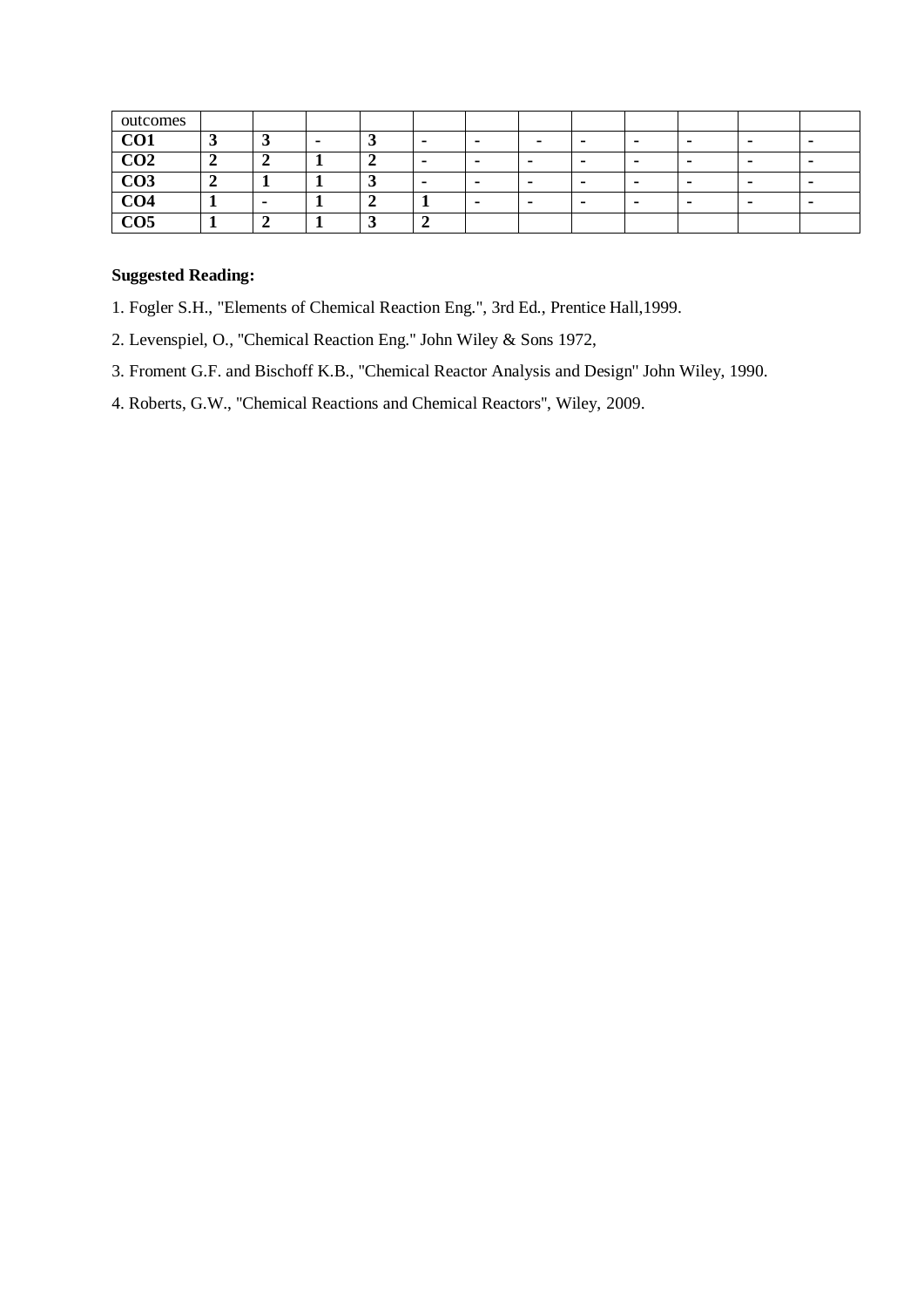## **Energy option**

## *Lectures: 4 Periods/week Sessional Marks: 30*

## **Course objective**

**To impart basic knowledge of current energy sources, scenario, energy conservation, audit and management.**

Fuels: Solids, liquids and gaseous fuels, Availability and classification. Coal: Theories of formation, Coal composition petrography of Coal calorific value of Coal, Chemical Constitution of Coal, Action of heat and solvent on coal, Coal preparation, handling and storage.

# Industrial Coal Carbonization low and high temperature carbonization processes Design of Coke ovens with recovery system. Numerical problems based on Combustion, use of grates, combustion of pulverized fuel and fluidized bed combustion, efficient utilization of Indian coals

**UNIT II Lectures 8**

### **UNIT III Lectures 8**

Liquid fuels: Indian cruds & refinery products. Chemical Coal tar distillation Hydrogenation of Coal, FiacherTropse process, other liquefaction process, Synthesis gas from petroleum fractions. Gaseous fuel: Natural gas producer gas reactions and its manufacture, water gas, carbureted water gas

### **UNIT IV Lectures 8**

Analysis of flue gases, complete gasification of Coal Lurgi, Kopper'sTotzek, and Winkler process synthesis gas form Coal. Renewable sources of energy and their potential, low Temperature application of solar Energy.

Conversion of Bio-mass and their characteristic, physical thermo-chemical and Bio-logical methods of their conversion, Fuel cell

### **Course Outcomes:**

After completion of this course, the student will be able to

| CO1             | Understand the basic concepts of coal energy and Indian cruds & refinery products. |
|-----------------|------------------------------------------------------------------------------------|
| CO <sub>2</sub> | Numerical problems based on Combustion and fluidized bed combustion.               |
| CO <sub>3</sub> | Analyse of different different energy sources.                                     |
| CO <sub>4</sub> | <b>Examine and apply for applications.</b>                                         |

## **UNIT I Lectures 8**

## **UNIT V Lectures 8**

*University Examination: 3 hours. University Examination Marks: 70*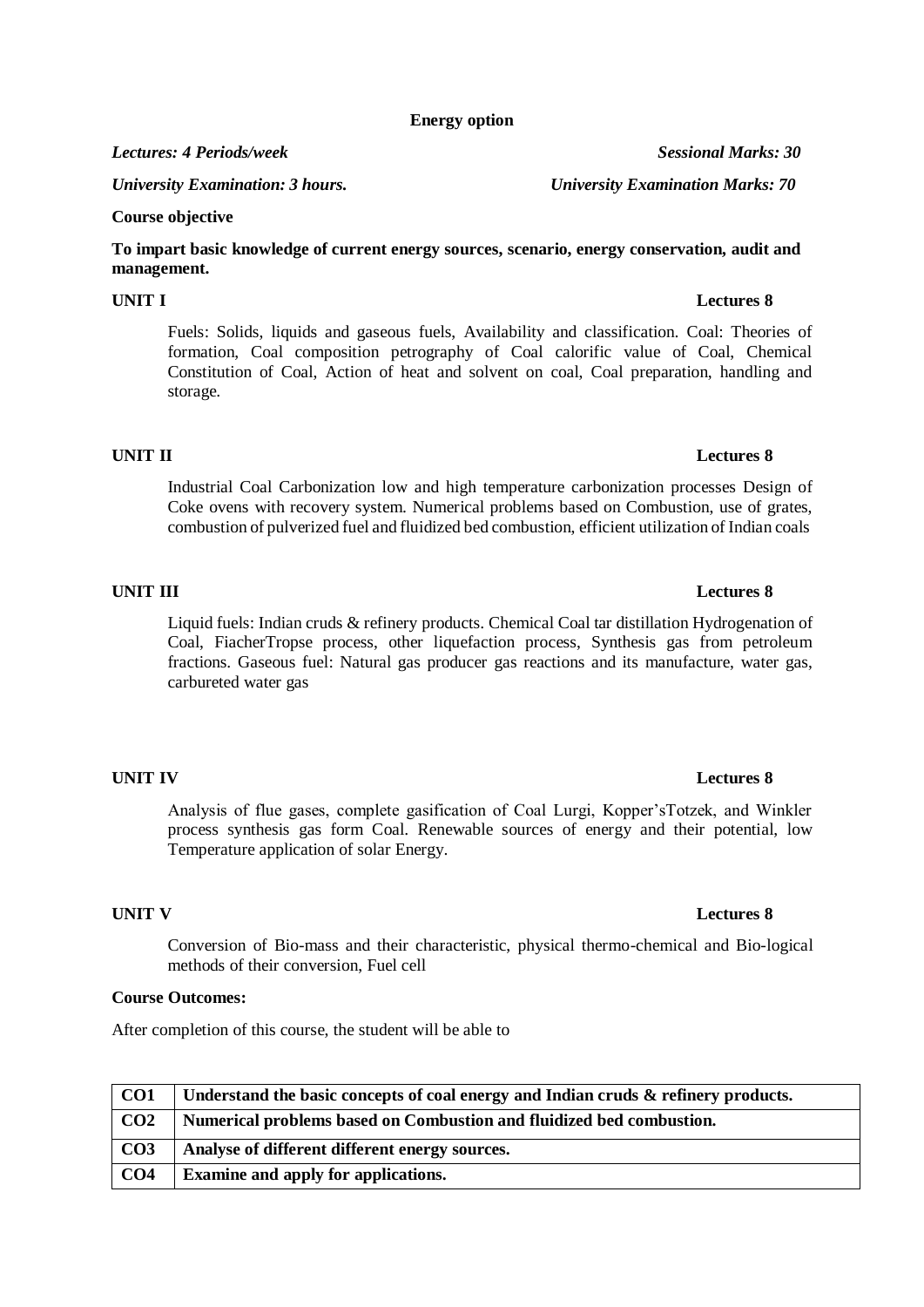## **Suggested Reading:**

1. Coal Energy system By Bruce Miller, (Published-Academic Press)

2. Fuels and their Combustion By Robert T.HASLAM ( $5<sup>th</sup>$  edition, McGraw Hill)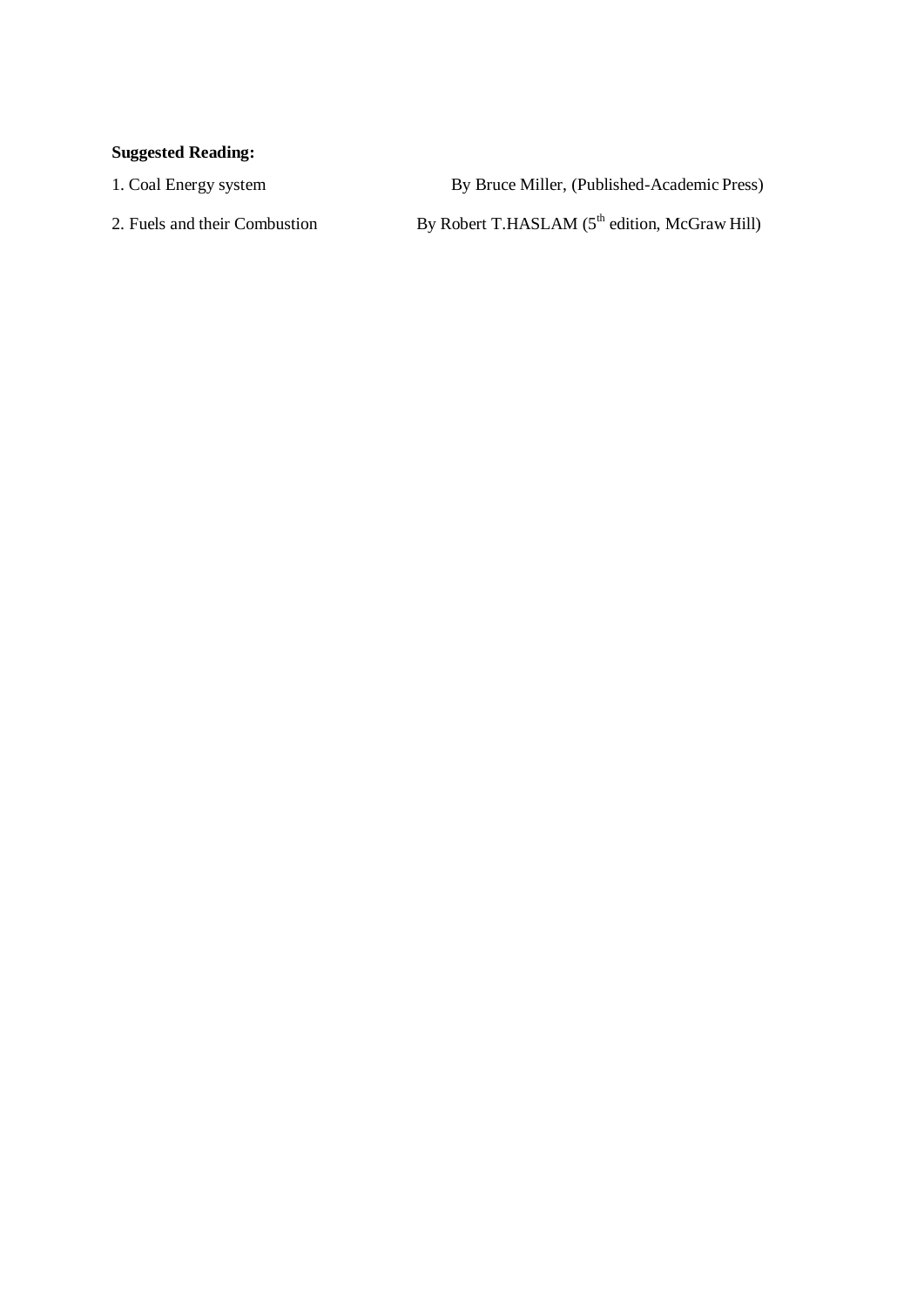## **Fuel and Combustion Technology**

## *University Examination: 3 hours*

**Course Objective:** This course will provide knowledge regarding solid, liquid and gaseous fuels, their origin, classification, properties, preparation and combustion characteristic of fuel.

## **Unit 1 Lectures 8**

**Solid fuels:** Classification, preparation, cleaning, analysis, ranking and properties - action of heat, oxidation, hydrogenation, carbonization, liquefaction and gasification.

**Liquid fuels:** Petroleum origin, production, composition, classification, petroleum processing, properties, testing - flow test, smoke points, storage and handling.

**Secondary liquid fuels**: Gasoline, diesel, kerosene and lubricating oils. Liquid fuels - refining, cracking, fractional distillation, polymerization. Modified and synthetic liquid fuels. ASTM methods of testing the fuels.

## **Unit 3 Lectures 10**

**Gaseous fuels:** Types, natural gas, methane from coal mine, water gas, carrier gas, producer gas, flue gas, blast furnace gas, biomass gas, refinery gas, LPG - manufacture, cleaning, purification and analysis. Fuels for spark ignition engines, knocking and octane number, anti knock additives, fuels for compression, engines, octane number, fuels for jet engines and rockets. Flue gas analysis by chromatography and sensor techniques.

## **Unit 4 Lectures 6**

Combustion calculations, theoretical air requirements, flue gas analysis, combustion kinetics– hydrogen-oxygen reaction and hydrocarbon-oxygen reactions.

Rocket propellants and Explosives - classification, brief methods of preparation, characteristics; storage and handling

## **Text/Reference Books:**

intensity and theoretical flame temperature.

- **1.** Fuels and Combustion, Samir Sarkar, Orient Longman Pvt. Ltd, 3<sup>rd</sup> edition, 2009
- **2.** Fuels Solids, liquids and gases Their analysis and valuation, H. Joshua Philips, Biobliolife Publisher, 2008.
- **3.** An introduction to combustion: Concept and applications Stephen R Turns, Tata Mc. Graw Hill, 3<sup>rd</sup> edition, 2012.
- **4.** Fundamentals of Combustion, D P Mishra, 1<sup>st</sup> edition, University Press, 2010
- **5.** Engineering Chemistry R. Mukhopadhyay and Sriparna Datta, Newage International Pvt. Ltd, 2007.

**Course Outcomes:** After completion of this course students will able to

**CO1:** Classify different kinds of fuels used in process industries.

**CO2:** Examine the quality of fuel using different test methods.

## *Teaching Scheme: Sessional Marks: 30*

*Lectures: 3 periods/week University Examination Marks: 70* 

## **Unit 2 Lectures 8**

## **Combustion:** Stochiometry, thermodynamics. Nature and types of combustion processes –

# Mechanism-ignition temperature, explosion range, flash and fire points, calorific value, calorific

# **Unit 5 Lectures 6**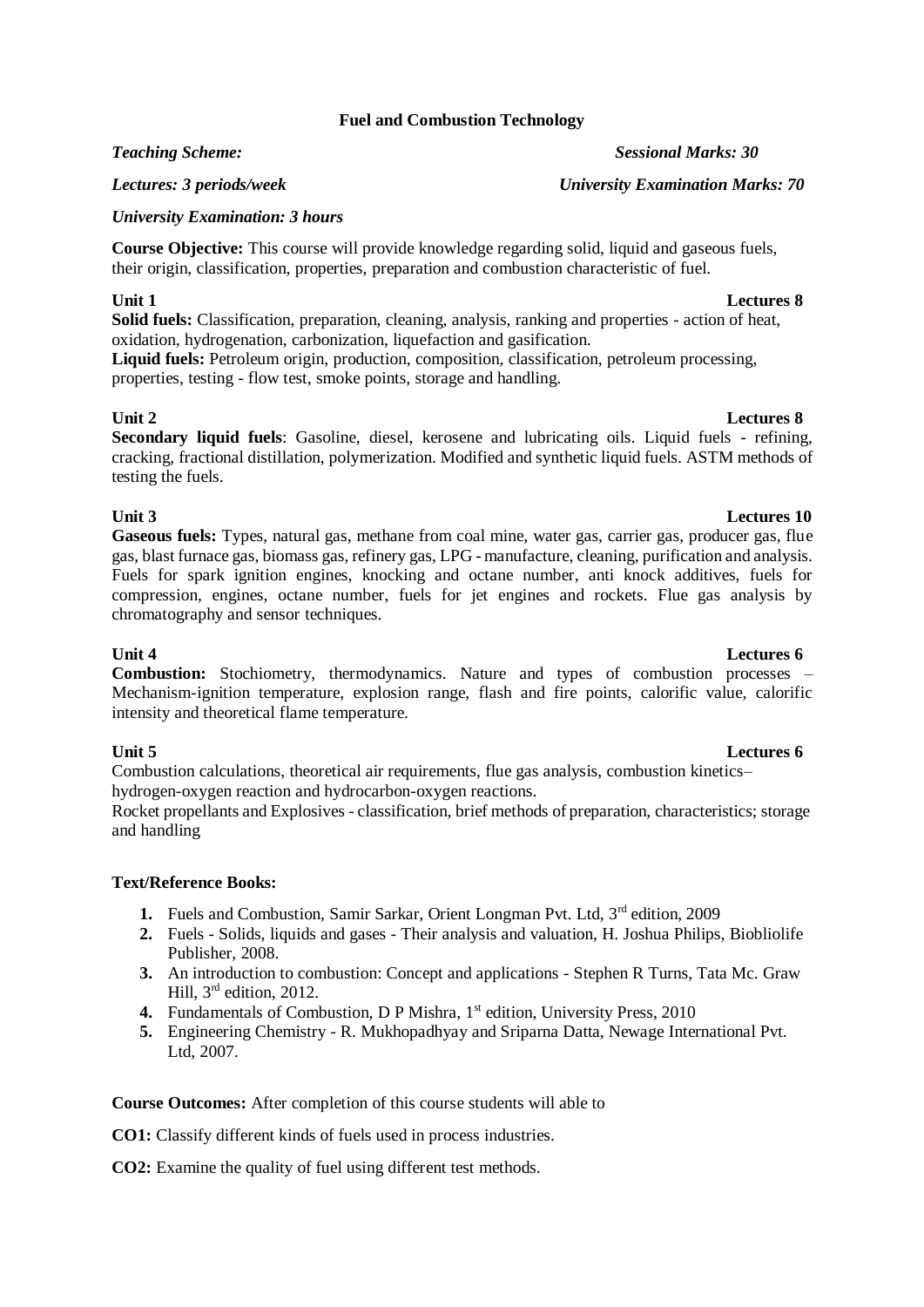**CO3:** Report the flue gas analysis from combustion process.

**CO4:** Demonstrate the combustion process mechanism of fuel.

|                 | PO <sub>1</sub> | PO <sub>2</sub> | PO3   PO4   PO5   PO6 |  | <b>PO7</b> | PO8 | <b>PO9</b> | PO10   PO11   PO12 |  |
|-----------------|-----------------|-----------------|-----------------------|--|------------|-----|------------|--------------------|--|
| CO1             |                 |                 |                       |  |            |     |            |                    |  |
| CO <sub>2</sub> |                 |                 |                       |  |            |     |            |                    |  |
| CO <sub>3</sub> |                 |                 |                       |  |            |     |            |                    |  |
| CO <sub>4</sub> |                 |                 |                       |  |            |     |            |                    |  |

## **Course outcome mapping with Programme outcomes**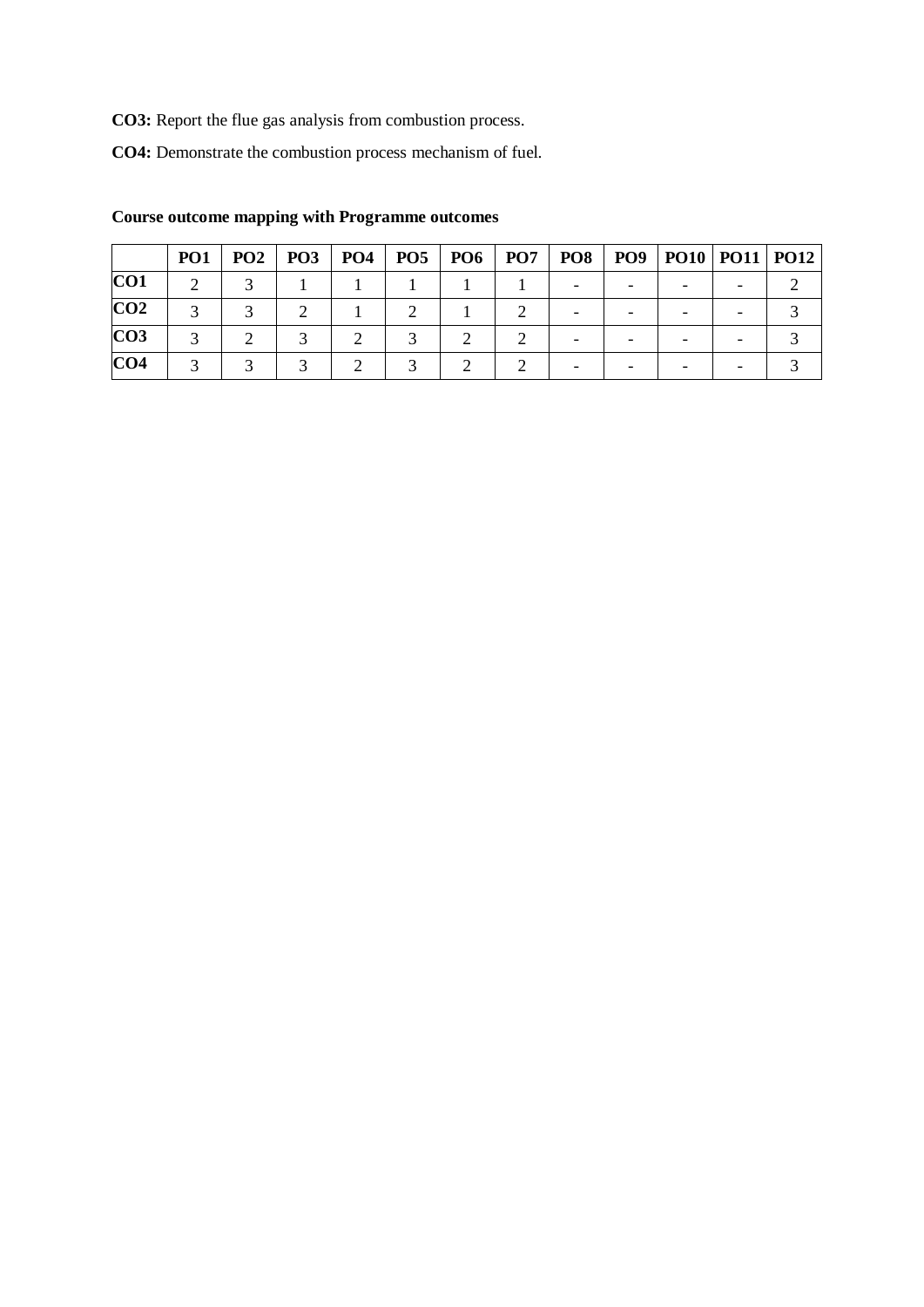## **Fertilizer technology**

## *Lectures: 4 Periods/week Sessional Marks: 30*

*University Examination: 3 hours. University Examination Marks: 70*

## **Course objective**

**To enable the students to learn the fertilizer manufacturing including new or modified fertilizer products and new techniques.**

Definition of fertilizer, nutrient requirement of different plants paddy, wheat, sugarcane

**Unit-II Lectures 10**

Natural way of fixing nitrogen, Nitrogen cycle, carbon cycle, different nitrogen fixing plants, bacteria and algae. Role of C/N ratio in the growth of different plants. Organic manure.

## Production of ammonia-its feed preparation, limitations of using different feed material for hydrogen generation, Reforming process and reformer design. Partial oxidation process and partial oxidation reactor design.

**Unit-III Lectures 10**

Removal of Impurities from synthesis gas CO removal and shift reactor design. $CO<sub>2</sub>$  removal methods, Design of CO2 absorber, NH3 synthesis loop design, Design considerations for different types of NH<sub>3</sub> Reactors.

Phosphate fertilizers-different methods of production, NPK, production and drying of NPK fertilizers, Bio-fertilizer.

### **Unit-V Lectures 10**

Urea production; special features of urea reactor, prilling tower design.

### **Course Outcomes:**

After completion of this course, the student will be able to

| $\overline{\phantom{0}}$ CO1 | Understand the basic concepts of fertilizer for agriculture and manufacturing process. |
|------------------------------|----------------------------------------------------------------------------------------|
| CO <sub>2</sub>              | Design of ammonia reactor and urea pilling tower.                                      |
| $\overline{C}$               | Analyse of different fertilizers.                                                      |
| CO <sub>4</sub>              | Examine different fertilizer for different agriculture purpose.                        |

### **Suggested Reading:**

1. Chemistry and Technology of Fertilizers By V. Sauchelli, (Reinhold Publications)

2. Hand book on Fertilizers **By Vasant Gowariler**,

V.N.Krishnamurthy and Sudha Gowariker (published, Fertilizer Association of India, New Delhi)

## **Unit-IV Lectures 10**

## **Unit – I Lectures 10**